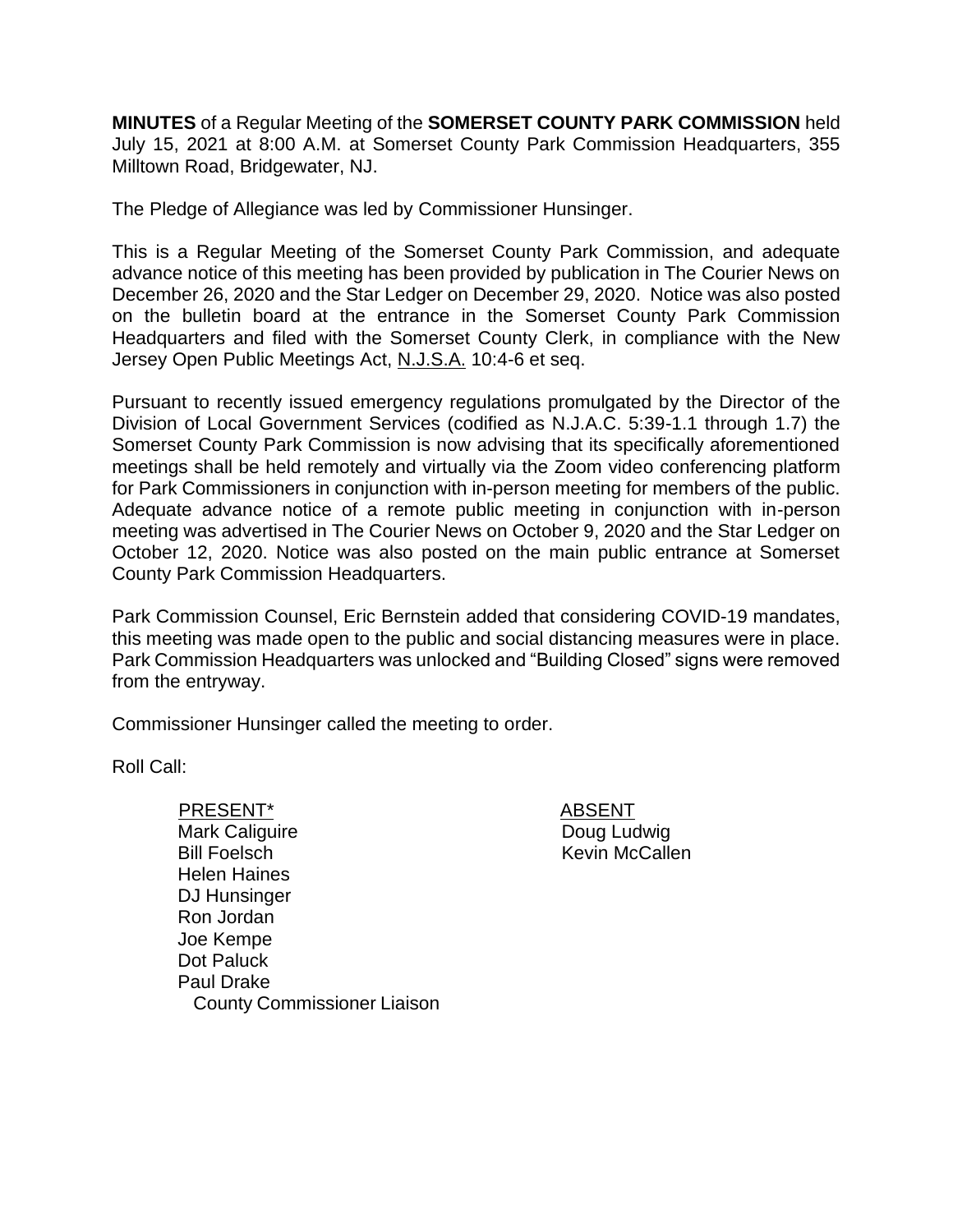Other staff members present were: Geoffrey Soriano, Secretary-Director Janine Erickson, Executive Assistant Ken Fivek, Manager, Golf Ops.

Dina Trunzo, Admin, Leisure & Comm. Svc Donna Umgelter, Admin, HR

\*Participated via video conference. In light of the current COVID-19 mandates, Commissioners, Counsel, and Senior Management staff were asked to participate in this meeting remotely.

Also in attendance via video conference: Eric Bernstein, Legal Counsel.

## **APPROVAL OF THE MINUTES**

Commissioner Hunsinger called for the approval of the minutes of the regular meeting held on June 17, 2021. Moved by Commissioner Paluck; seconded by Commissioner Hunsinger. YEAS: Commissioners Foelsch, Haines, Hunsinger, Jordan, Kempe, Paluck, and President Caliguire. NAYES: None. ABSENT: Commissioners Ludwig and McCallen.

## **APPROVAL OF BILLS FOR PAYMENT**

The following resolutions were moved by Commissioner Hunsinger; seconded by Commissioner Foelsch. YEAS: Commissioners Foelsch, Haines, Hunsinger, Jordan, Kempe, Paluck, and President Caliguire. NAYES: None. ABSENT: Commissioners Ludwig and McCallen.

## **Resolution R21-124 – Adopting the 2021 Operating Budget**

Resolution adopts the 2021 Operating Budget.

### **Resolution R21-125 – Reappropriating Certain Capital Improvement Authorization Balances**

Resolution authorizes reappropriating certain capital improvement funds from 2018 to 2021 Joint Paving Program improvements in the amount of \$184,213.00.

### **Resolution R21-126 – Payment of Claims**

Resolution authorizes payment of claims in the amount of \$1,850,416.95 comprised of Claims in the amount of \$704,442.16, Other Expenses in the amount of \$211,127.53, and Salaries and Wages in the amount of \$934,847.26 for the period of June 12, 2021 through July 9, 2021.

### **Resolution R21-127 – Refund of Recreation Fees**

Resolution authorizes refund of recreation fees.

### **Resolution R21-128 – Payment of Confirming Orders**

Resolution authorizes the payment of confirming orders totaling \$12,856.10.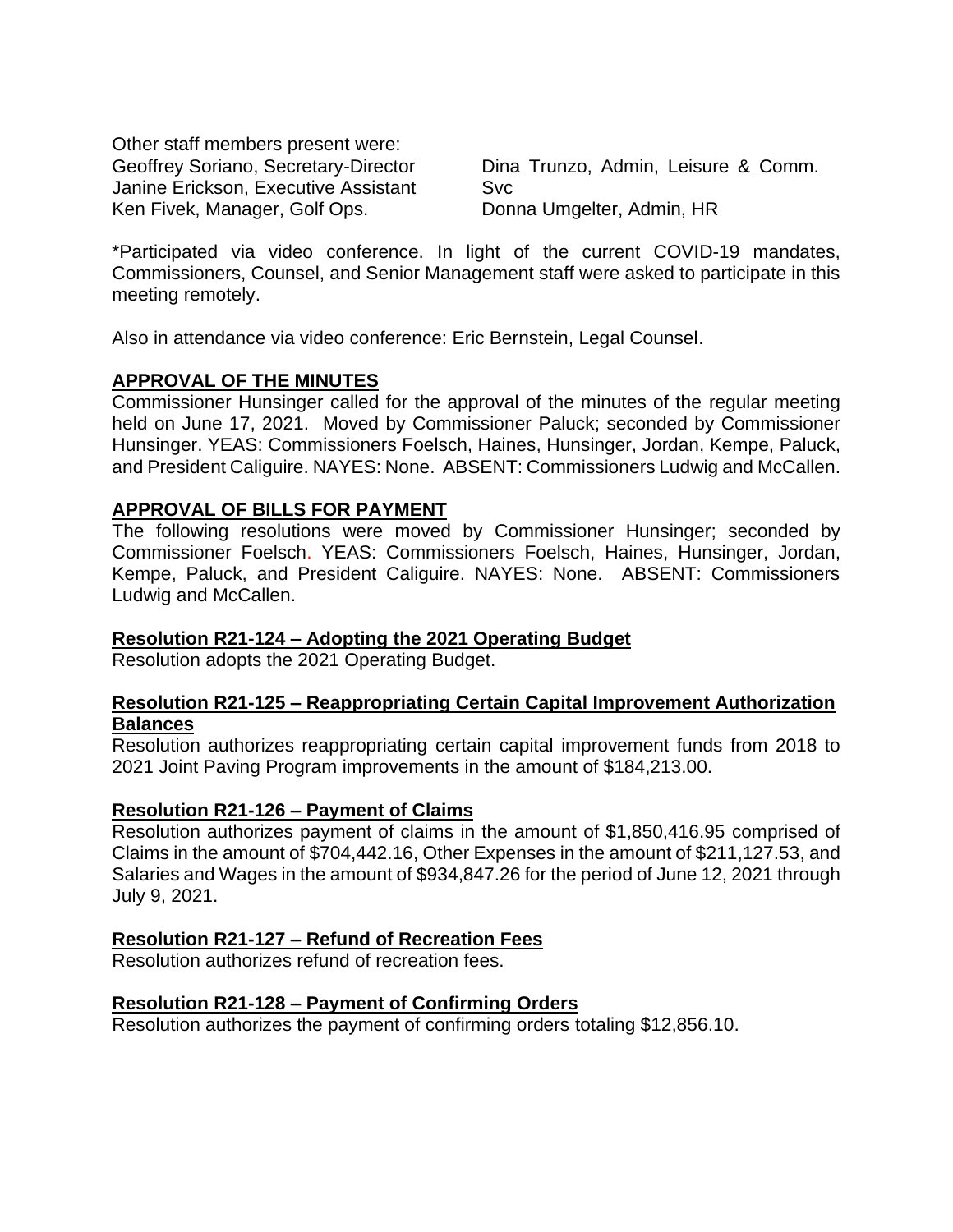## **Resolution R21-129 – Authorizing Additional Funding for Previously Awarded Contracts (Leisure Services)**

Resolution authorizes additional funds for previously awarded contracts.

# **Resolution R21-130 – Authorizing Additional Funding for Previously Awarded Contracts (Golf)**

Resolution authorizes additional funds for previously awarded contracts.

### **Resolution R21-131 – Authorizing Additional Funding for Previously Awarded Contracts (Administration)**

Resolution authorizes additional funds for previously awarded contracts.

## **Resolution R21-132 – Authorizing Additional Funding for Previously Awarded Contracts (Park Operations)**

Resolution authorizes additional funds for previously awarded contracts.

## **Resolution R21-133 – Authorizing Additional Funding for Previously Awarded Contracts (Pending)**

Resolution authorizes additional funds for previously awarded contracts.

## **Resolution R21-134 – Amending and Cancelling Certification of Funds for Previously Awarded Contracts**

Resolution cancels or amends certification of funds for previously awarded contracts.

## **DIRECTOR'S REPORT**

Director Soriano submitted a report for the month of July 2021 which provided an overview of proposed edits/additions/deletions to Human Resource Policies. The report contains a summary of said changes and is the first batch of policies being presented. Director Soriano stated that he will be meeting with the HR Committee to review subsequent policies and will continue to present updates to the Commission as they are reviewed. It is the intent to adopt the Human Resource Policies in August or September and then educate staff. The Commissioners will be provided a link to the file containing the Human Resource Policies with mark ups for reference.

8:15am - County Commissioner Drake joined the zoom video conference.

## **CORRESPONDENCE**

- 1. Email from parents of TR Participant, Stephen Graham, thanking TR Program Coordinators Lisa Kazman, Gwen Leubner, and Administrator Dina Trunzo for their Virtual Sensational Salads Program held on June 17<sup>th</sup>. Parents, George and Andrea stated that Stephen enjoyed making and eating the salads and that they appreciated the TR staff and all they do.
- 2. Email sent to Director Soriano from David Nummey Jr. of CACI requesting permission to install radio testing setup on a portion of Ross Farm for calibrating radio-sensing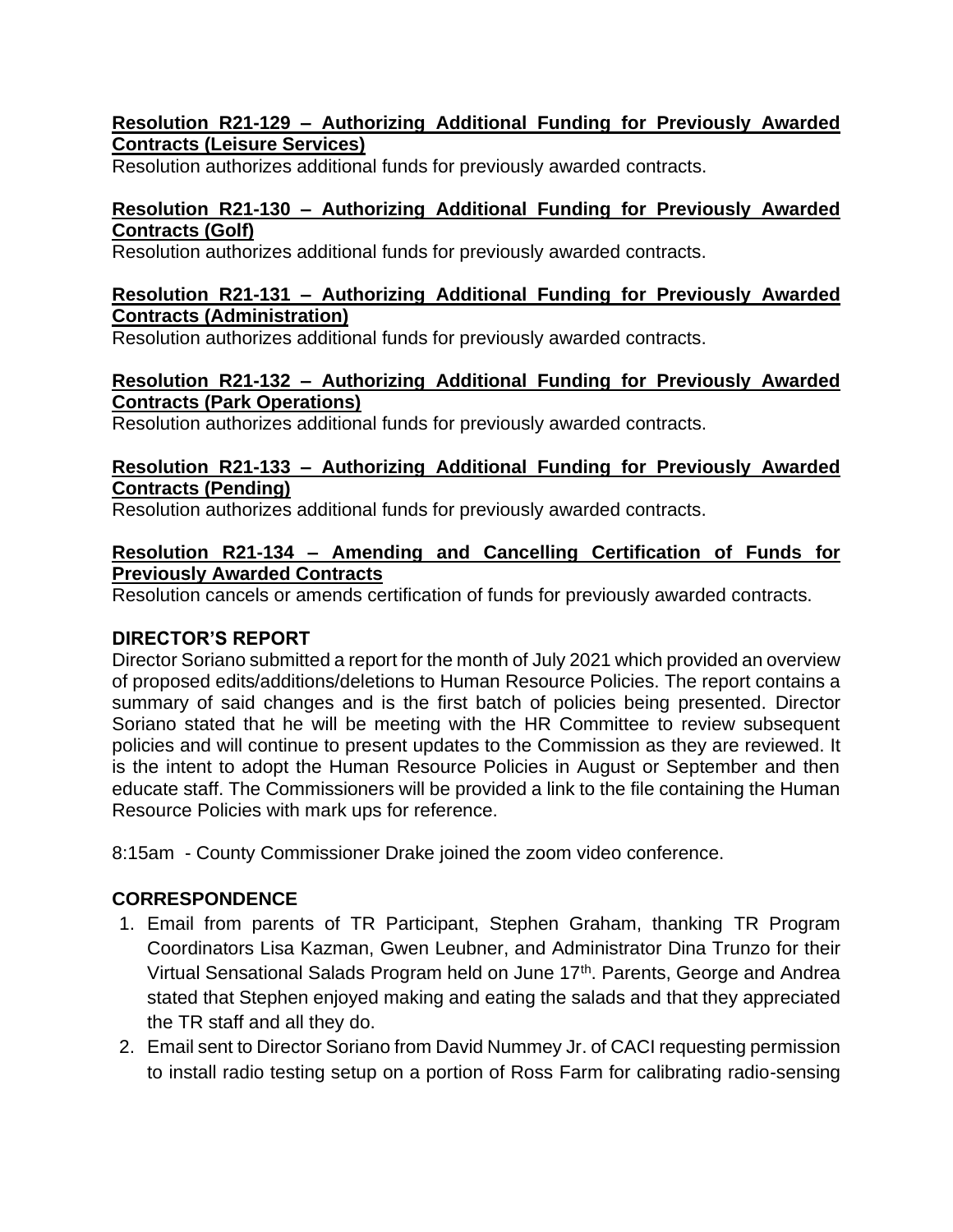equipment used by the Federal Government for situational awareness technologies for defense & intelligence agencies.

*After much discussion amongst the Commissioners, Director Soriano will solicit more information from David Nummey, Jr. regarding the end means for this request.*

3. Email received by Director Soriano from Rachel Heberling, Executive Director of Frontline Arts looking to honor the Park Commission at their annual benefit this Fall.

## **CONSENT AGENDA**

### **RESOLUTIONS**

The following resolutions were moved by Commissioner Foelsch; seconded by Commissioner Jordan. YEAS: Commissioners Foelsch, Haines, Hunsinger, Jordan, Kempe, Paluck, and President Caliguire. NAYES: None. ABSENT: Commissioners Ludwig and McCallen.

### **Resolution R21-135 – Authorizing Sale of Surplus Personal Property**

Resolution authorizes sale of surplus personal property.

## **Resolution R21-136 - Authorizing use of Morris County Coop for the Purchase of Preventative Maintenance/Repair of Emergency Generators**

Resolution authorizes services from Genserve, LLC with costs not to exceed \$4,475.00.

**Resolution R21-137 – Authorizing use of State Contract for an Annual Maintenance Agreement of Cisco Smartnet for All Routers, Switches and VoIP Server**

Resolution authorizes purchases from SHI with costs not to exceed \$20,265.06.

### **Resolution R21-138 – Authorizing a Shared Services Agreement between County of Somerset and Somerset County Park Commission for Information Technology Services**

Resolution authorizes a shared service agreement with the County of Somerset for a term of one year commencing on August 1, 2021, expiring annually on December 31, 2021, renewable annually for five (5) years.

### **Resolution R21-139 – Authorizing use of Morris County Coop for the Purchase of Fire Equipment Services**

Resolution authorizes services from City Fire Equipment Company, Inc with costs not to exceed \$230.00.

## **Resolution R21-140 – Authorizing use of Morris County Coop for Purchase of Lumber, Insulation, Hardware, Paint and Paint Supplies**

Resolution authorizes purchases from Continental Hardware; Extech Building Materials; Feldman Lumber; Ricciardi Brothers, Inc.; and The Sherwin Williams Company.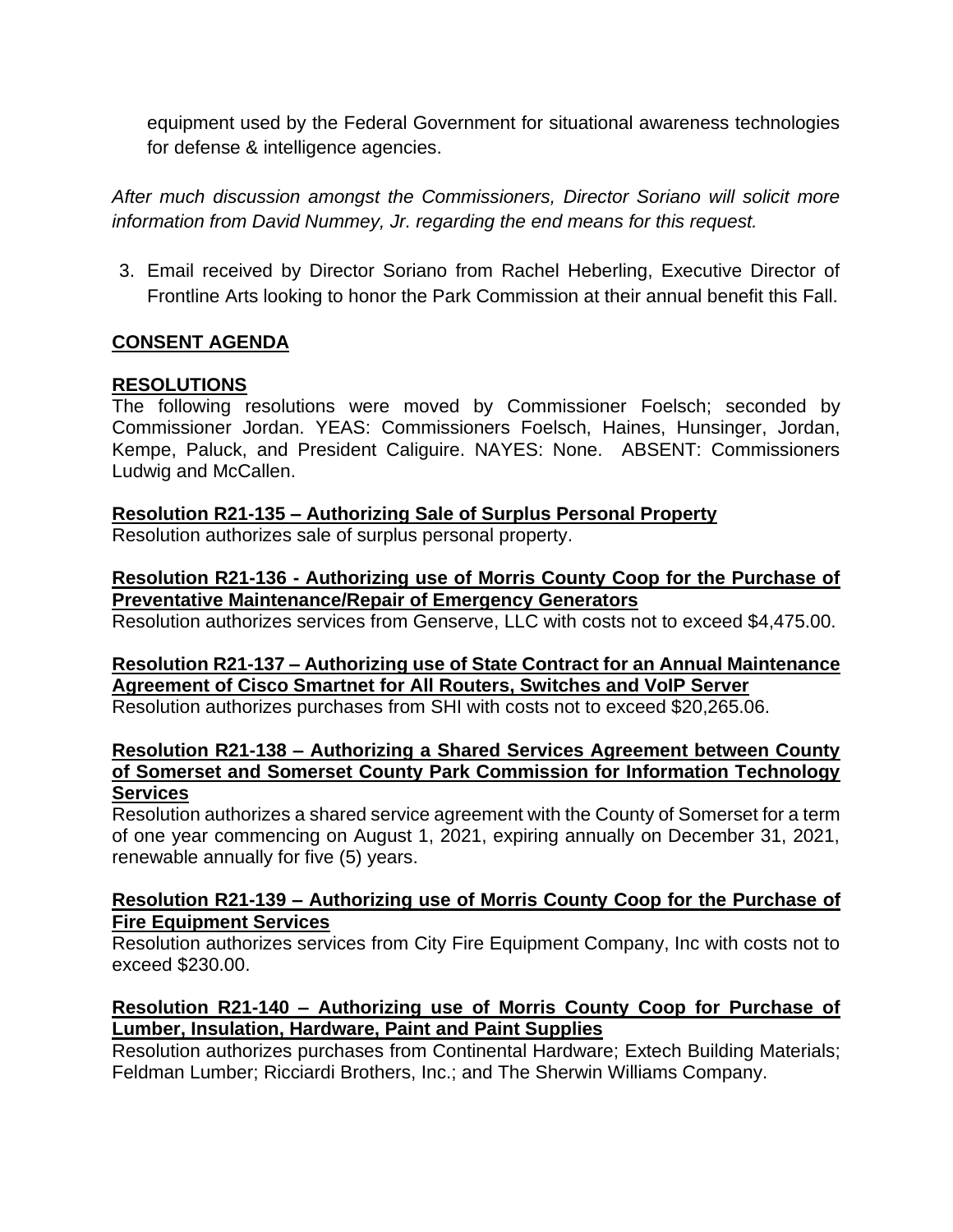### **Resolution R21-141 – Authorizing use of County Contract for Purchase of Refuse Disposal Services**

Resolution authorizes services from Dave's Suburban Disposal, Kohler Waste Services, and Republic Services with costs not to exceed \$21,100.00.

### **Resolution R21-142 - Authorizing use of Morris County Coop for Purchase of Landscaping Materials & Supplies**

Resolution authorizes purchases from Grass Roots Turf; Nutrien AG Solutions, Ben Shaffer Recreation, Birds Bees and Trees Landscaping, Fibar System, and Site One with cost not to exceed \$737.52.

#### **Resolution R21-143 – Authorizing use of County Contract for Purchase of Uniforms** Resolution authorizes purchases from Bob's Uniform Shop Inc.; Dot Designing; Flemington Department Store; Galls, LLC; Metuchen Center Inc.; The Glove and Safety People with costs not to exceed \$4,570.10.

## **COMMITTEE REPORTS**

## **CFO's Report**

Commissioner Hunsinger, Chair of the Committee, submitted a report for the month of June 2021.

### **HUMAN RESOURCES**

Commissioner Haines, Chair of the Committee, submitted a report for the month of June 2021.

### **LEISURE SERVICES**

Commissioner Hunsinger, Chair of the Committee, submitted a report for the month of June 2021.

Dina Trunzo, Administrator, Leisure and Community Services, reported that summer camps at the EEC are sold out and going well. Paddle boats continue to be a popular attraction at Colonial Park. The spray park at Colonial Park remains closed at this time while the Park Commission works with Engineering and Facilities and Services to resolve issues with non-working features and failed water tests. The Summer Concert Series will run for the first four Sundays in August at Duke Island Park. The Tyrone Stackhouse Project will perform at all four concerts from 6:00 - 7:30pm, dedicating a different decade to each concert starting with the  $70$ 's. August  $29<sup>th</sup>$  will be reserved as a rain date.

## **GOLF MANAGEMENT**

Commissioner Paluck, Chair of the Committee, submitted a report for the month of June 2021.

Ken Fivek, Manager, Golf Operations, reported there continues to be a high number of golf rounds played with over \$1million in revenue generated for the month of June. The Pitch and Putt course at Green Knoll Golf Course opened on June 19<sup>th</sup> and is doing well.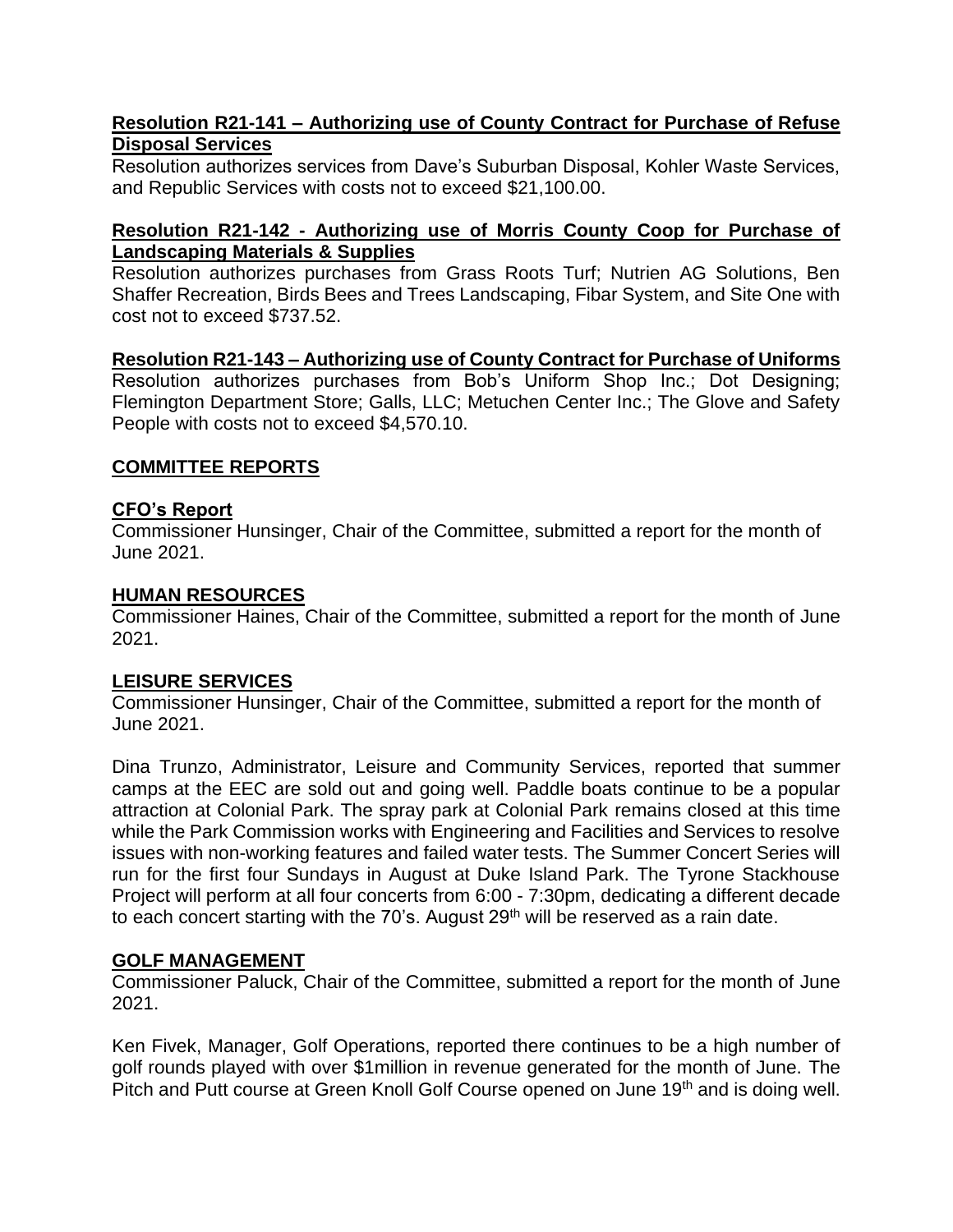Golf Operations and Golf Management Staff are doing a great job running programs and keeping the courses well maintained.

### **INFORMATION MANAGEMENT**

Commissioner McCallen, Chair of the Committee, submitted a report for the month of June 2021.

## **VISITOR SERVICES**

Commissioner Haines, Chair of the Committee, submitted a report for the month of June 2021.

## **PROPERTY MANAGEMENT**

There was no Property Management report.

## **PLANNING AND LAND ACQUISITION**

Commissioner Haines, Chair of the Committee, submitted a report for June 2021.

## **CAPITAL FACILIITES – CONSTRUCTION and ENGINEERING**

Commissioner McCallen, Chair of the Committee, submitted a report for June 2021.

Director Soriano stated that he is working with the management team to review their fiveyear capital budget plan. Once finalized, he will share the plan with the Capital Committee.

## **PARK MAINTENANCE & HORTICULTURE**

Commissioner Hunsinger, Chair of the Committee, submitted a report for June 2021.

## **AUDIT COMMITTEE**

There was no audit report.

## **COUNTY COMMISSIONER REPORT**

County Commissioner Drake commended the Park Commission and the great work we do to maintain beautiful parks, golf courses and facilitating the Summer Concerts at Duke Island Park to the County Commissioners at their meeting last week

County Commissioner Drake's understands that the Lord Stirling Stable Advisory Group has been meeting regularly and making significant progress. He looks forward to reading their report once available.

### **OLD BUSINESS**

There was no old business for discussion.

### **NEW BUSINESS**

As a reminder, Commissioners return to in-person attendance of monthly Park Commission meetings commencing with the August meeting which will be held August 19, 2021 at 3:30 P.M. at Park Commission Headquarters. If necessary, Commissioners may attend the meetings telephonically once in-person meetings resume.